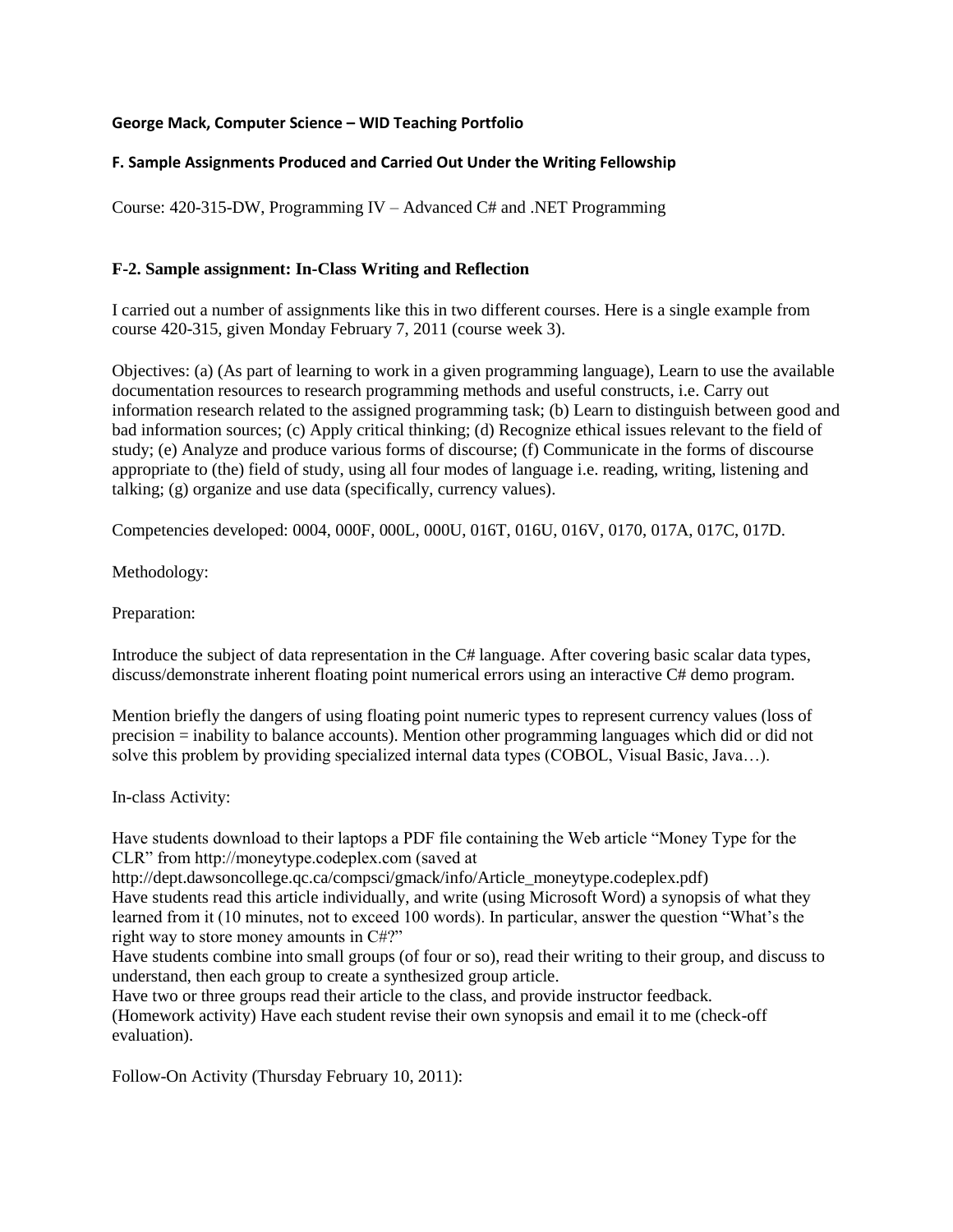Explain that the .NET CLS Decimal data type may be used to accurately represent a currency amount, but that the type of currency is not stored. Have students carry out an assignment to develop a Currency class in C# that can be used to represent currency amounts, including magnitude and type.

### **F-4. Sample assignment: Peer Teaching Activity**

Objectives: Based on work reported in (Welch, Gradin, & Sandell, 2002) (a) teach the C# languagerelated particularities of defining class methods and behaviours, including scope rules and access modifiers; value, reference and output parameters; named, optional and default parameters; scalar and structured return types including arrays, objects, structs and tuples; (b) carry out a jigsaw-type cooperative learning exercise as a substitute for traditional lecturing; (c) give students practice with researching in the MSDN Help Library documentation for the C# programming language.

Competencies developed: 0004, 000F, 000L, 000U, 016N, 016T, 016U, 016V, 016Z, 0170, 0171, 0172, 0173, 017A, 017C, 017D.

### Methodology:

This activity took place on March 21st and 24th 2011.

### Preparation:

Instead of arriving at class with 40-50 PowerPoint slides and lecturing on the topic, arrive with only the table of contents slide for the lecture. (NB the instructor still needs to know the material to be covered!)

### In-class Activity:

Review the table of contents for the lecture, then explain how the peer teaching activity works. Provide the class with web hyperlinks to the required reference materials on the MSDN site. Break students into groups of four or five and assign portions of the lecture materials to be developed by each group. Allow 30 minutes for students to learn the material, explain it to each other, and prepare PowerPoint slides containing outline points and sample C# code. While students are working in small groups, circulate around the room, listening to student interactions, answering questions and providing guidance to keep students on track, productive and within scope.

Have student groups present their material to each other (45 minutes allocated, this time was not enough. Some material spilled over into the following lecture period).

Follow-On Activity:

The subsequent lab assignment required students to use this material in programming work. Student PowerPoint presentations were combined by the teacher uploaded to the course server so that they would be accessible to all students.

# **F-5. Sample assignment: Project-Based Cooperative Learning Through Jigsaw Assignments**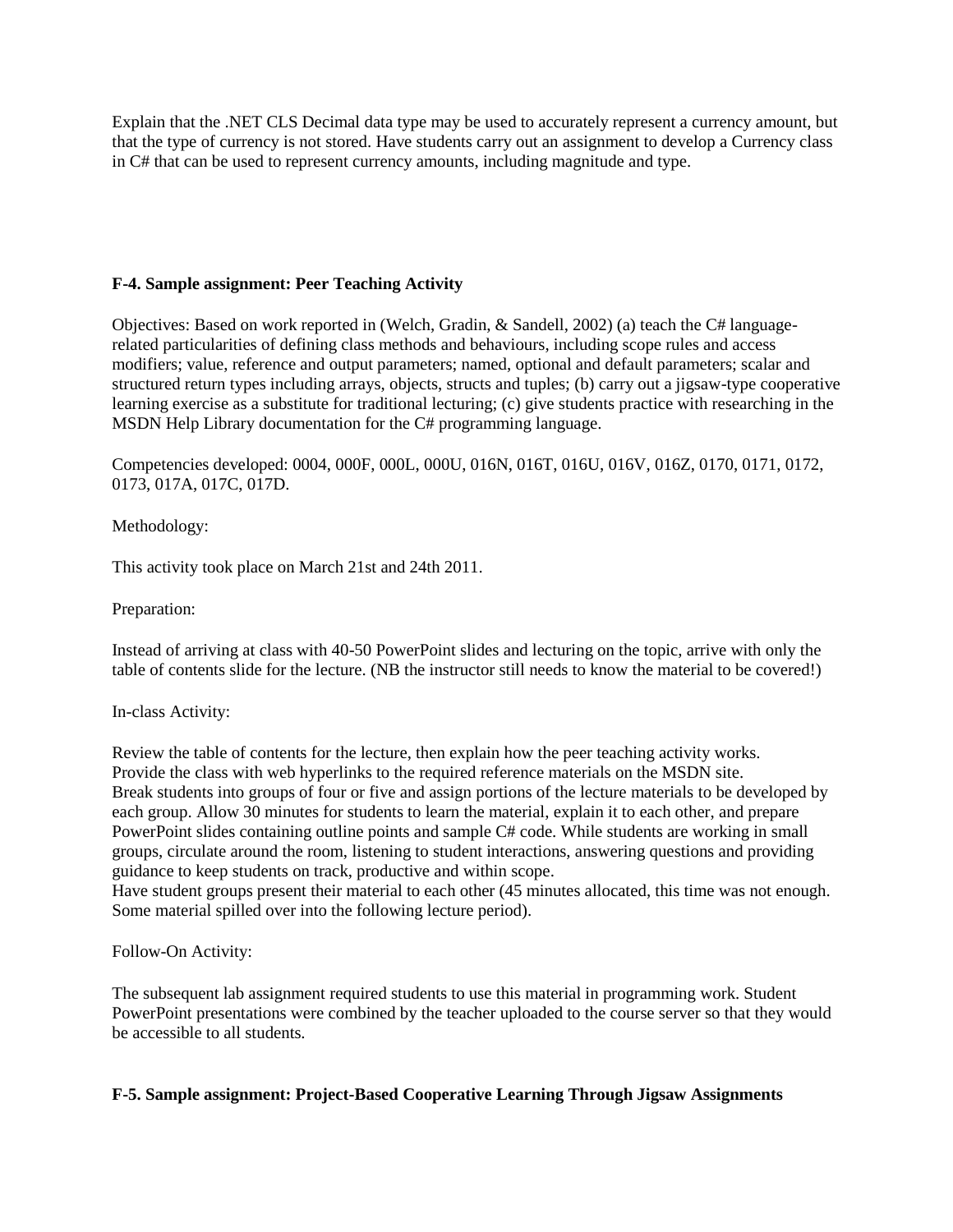This activity took place over a ten week period, weeks 5 through 15 of the semester, from February 24 to May 12, 2011. In addition to classroom and lab activities, a field trip was organized on April 14 2011 to give students direct experience with project subject matter (Koi fish) and with examining the information systems of an external organization.

Objectives: (a) use an object-oriented development environment; (b) develop and design applications in a graphical environment; (c) organize data; (d) develop conceptual models using a structured approach; (e) produce and manage design documentation; (f) analyze, design, program and implement an application; (g) carry out all objectives in a collaborative, jigsaw-style project structure, which implies interacting and communicating in various work situations by verbal and written means, and learning various workplace functions of a programmer-analyst. References: (Microsoft Corporation, 2010), (Jacobson, Booch, & Rumbaugh, 1998)

Competencies developed: 0004, 000F, 000L, 016N, 016T, 016U, 016V, 016Z, 0170, 0171, 0172, 0173, 017A, 017C.

Methodology:

Preparation:

A suitable project to be carried out for an external organization was identified. This was the development of a DBMS-based information system to support the operations of Koi (fish) Competitions. Obtain the necessary information from actual users (organizers and judges).

In-class Activities:

All project activities were carried out in small groups in class and lab periods. The groups varied in size from pairs of two (for most programming and some design and writing activities), to groups of five or six members for certain design tasks. Larger groups were expected to manage work subdivision internally, and did so with varying degrees of success. Membership of the larger groups was shuffled twice during the semester to provide additional experience in working with different types of people. I, the teacher, acted as project manager and customer liaison.

Students were expected to produce deliverables each week, including design documents and source files (from Microsoft Visual Studio 2010 Ultimate Edition design tools), data files and C# programs (solutions) in source files.

Among the tasks, the students:

Analyzed the features of the customer information system by reading customer produced documents and experimenting with their existing information system (to be replaced);

Carried out a brainstorming activity and produced concept map diagrams;

Produced use case diagrams in groups and compared them as a class to other groups' solutions; Designed and documented competing OO and relational data models, then worked in new groups to

analyze and combine the various data models;

Developed data dictionaries for two different database management systems (Oracle and Access); Developed test data for the two target data base systems;

Created data bases, tables, relations and uploaded test data;

Designed user interfaces (forms) and specified related data validation requirements;

Coded and implemented user interfaces to input, store, update, delete and display data.